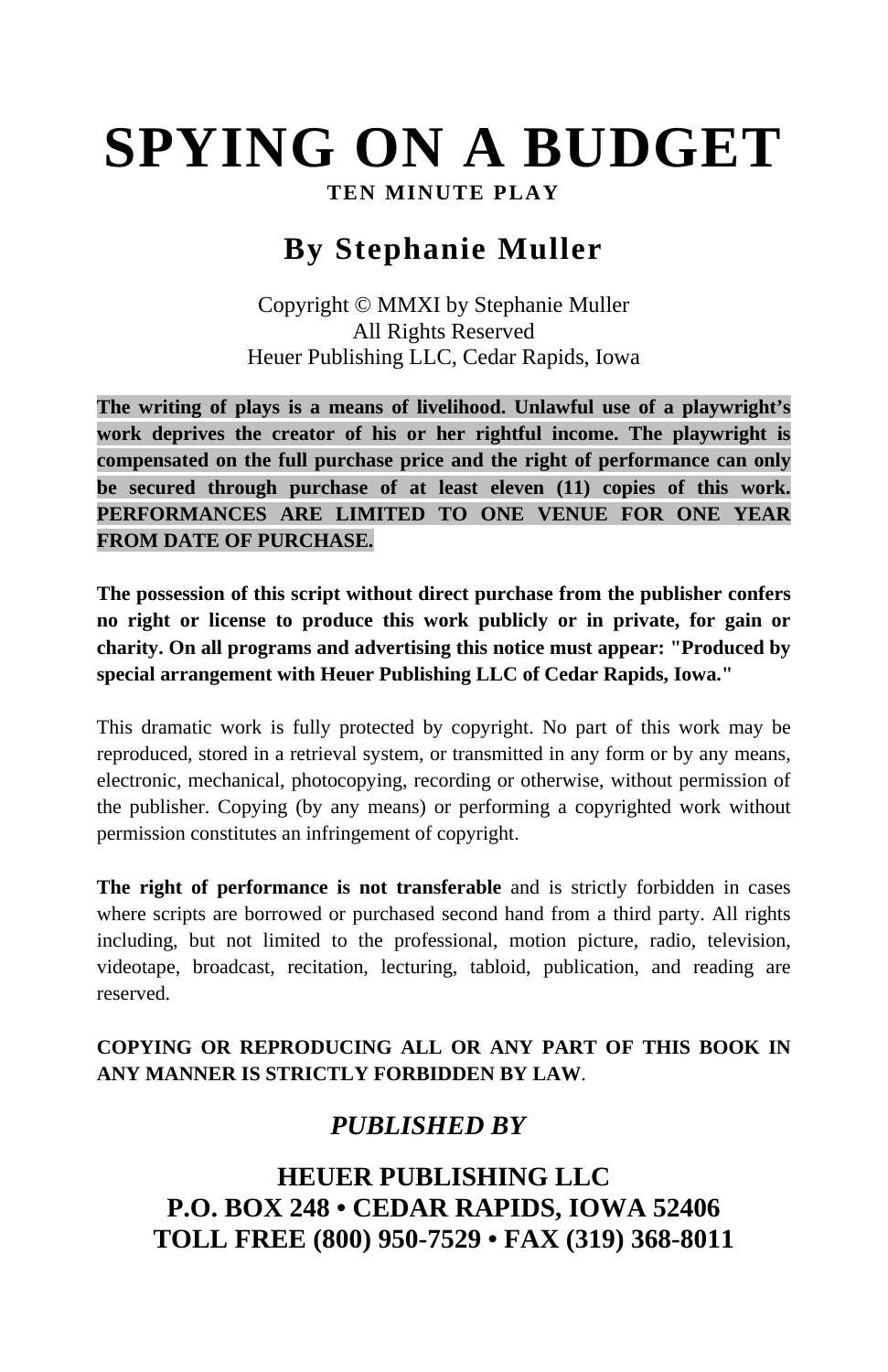### **SPYING ON A BUDGET By Stephanie Muller**

**SYNOPSIS:** The bad economy has everybody in a rut, even the worldrenowned Super-Secret-Spy-Service, an American spy agency...which for some reason has a British boss. Agent Carl, the only spy left on the payroll, is forced to utilize three strange college interns to stop the evil plot of the insane, maniacal, and easily frustrated Dr. Death. Will the Super Secret Spy Service be able to stop the destruction of the state of Iowa? Will anyone really care if Iowa is gone? Hilarity ensues as we find out in this over-the-top drama perfect for middle-school and high-school students.

#### **CAST OF CHARACTERS**  *(THREE WOMEN, SEVEN EITHER)*

| renowned Super-Secret-Spy-Service, an American spy agencywhich for               |
|----------------------------------------------------------------------------------|
| some reason has a British boss. Agent Carl, the only spy left on the payroll,    |
| is forced to utilize three strange college interns to stop the evil plot of the  |
| insane, maniacal, and easily frustrated Dr. Death. Will the Super Secret Spy     |
| Service be able to stop the destruction of the state of Iowa? Will anyone        |
| really care if Iowa is gone? Hilarity ensues as we find out in this over-the-top |
| drama perfect for middle-school and high-school students.                        |
| <b>CAST OF CHARACTERS</b>                                                        |
| (THREE WOMEN, SEVEN EITHER)                                                      |
| BOSS (m/f) The very uptight, very British, and very                              |
| strapped-for-cash leader of the Super Secret                                     |
| Spy Service. A voice role only.                                                  |
|                                                                                  |
|                                                                                  |
| change name to Carla.                                                            |
|                                                                                  |
|                                                                                  |
|                                                                                  |
|                                                                                  |
| villain.                                                                         |
|                                                                                  |
|                                                                                  |
|                                                                                  |
| MRS. DEATH (m/f) Dr. Death's overbearing mother with a                           |
| Brooklyn accent. Either a voice role or stage                                    |
| role.                                                                            |
|                                                                                  |
|                                                                                  |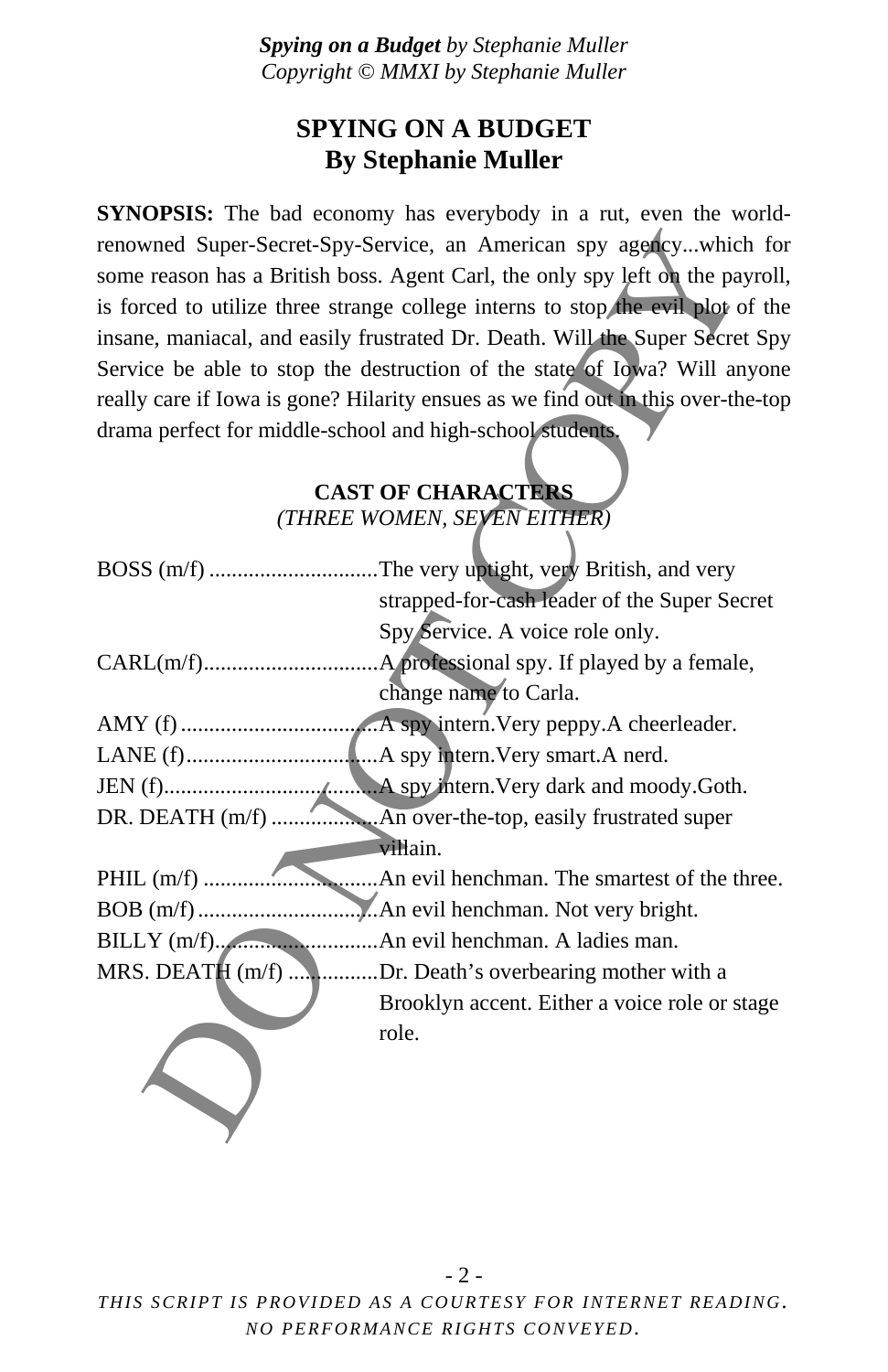*The story opens with a spotlight on secret agent CARL. He reads a letter thoughtfully. The voice of the BOSS narrates the contents of the letter.* 

**BOSS:** *(Voice over.)* Agent Carl, I hope this letter finds you well. I know that you were injured in your last mission infiltrating the royal family in England, but please realize that we in the Super-Secret-Spy-Service appreciate all your hard work on behalf of good, oldfashioned, American justice. While I am aware that you were promised three weeks leave of absence after your last mission, I am afraid that I must cut your vacation short. A spy's work is never done. SS: (Voice over.) Agent Carl, 1 hope this letter finds you w<br>
mow that you were injured in your last mission infiltrating the ramin<br>
minitiple and, but please realize that we in the super-service appreciate all you rand wo

**CARL:** Oh, geez…

**BOSS:** You must infiltrate that hideout of the insane Dr. Death, for he has recently escaped from prison again, and unleashed a new doomsday threat to this country that requires our best and brightest spies. It's a threat so horrible that I fear I cannot properly describe the details in this letter. So I won't. But trust me when I say that it's pretty bad.

**CARL:** Wait, what?

- **BOSS:** In any case, Dr. Death's new threat to our national security is not to be taken lightly. I feel that your mission is not one that can be done alone.
- **CARL:** Bah. As if I need the help. A true spy works alone.
- **BOSS:** Now, I know you must be thinking that a true spy works alone—
- **CARL:** *(Taken aback.)* Okay, that was kind of creepy…
- **BOSS:** But please trust me when I say that I would not partner you with just anybody. The members of the Super-Secret-Spy-Service are not to be underestimated, as you well know, Agent Carl.
- **CARL:** Hmph. I guess it won't be too bad to go on a mission with partners. I've always wanted to work with Agent Bill the Barbarian. Boss says he once took down a terrorist with a pack of chewing gum and pure rage. I could even stand Agents Cecil, Kate, or Bryan. They're pretty tough themselves…
- **BOSS:** Unfortunately, due to budget cuts, I've been forced to fire Agents Bill, Cecil, Kate, and Bryan.

- 3 -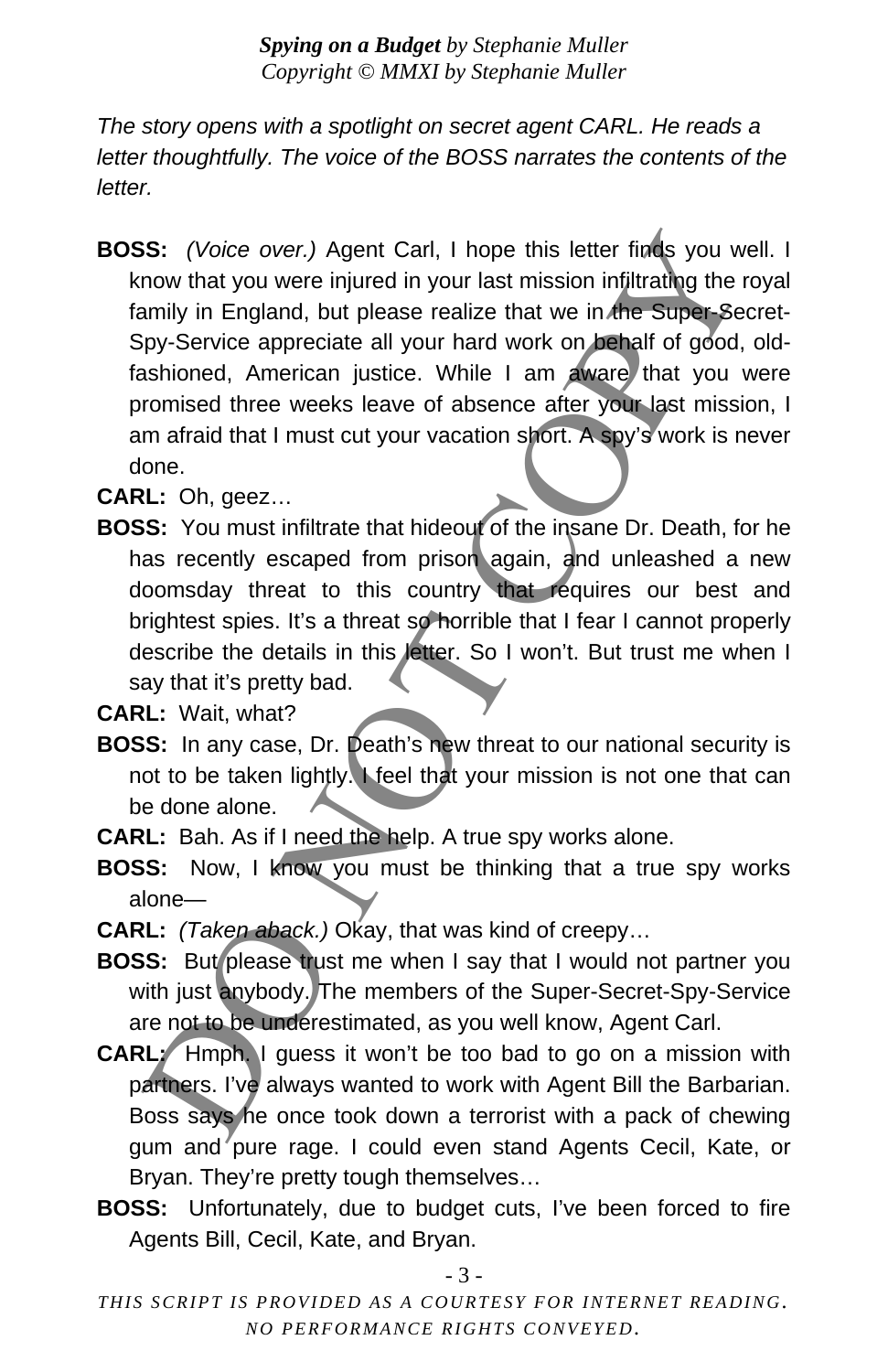**CARL:** Oh, for Pete's sake!

**BOSS:** But no worries. I have taken on a team of *highly qualified*, *very responsible*, and very much *unpaid* interns to assist you in your mission!

*Beat.* 

- **CARL:** You've got to be freaking kidding me.
- **BOSS:** No, I'm not kidding you.
- **CARL:** *(Genuinely freaked out.)* ACK! Stop doing that!
- **BOSS:** The aforementioned interns arestudentsat Cheap State University, and have absolutely perfect credentials. I would trust them with my life. Well, maybe not my life, but definitely with yours. They should be arriving at your home shortly with more details regarding your assignment. Good luck, Agent Carl, and Godspeed. *(Beat.)* This letter will self-destruct in five seconds. 1.<br>
1. You've got to be freaking kidding me.<br>
1. You've got to be freaking kidding me.<br>
1. (*Genuinely freaked out.*) ACKI Stop doing that<br>
1. (*Genuinely freaked out.*) ACKI Stop doing that<br>
1. (*Genuinely freaked out.*)

*Five seconds elapse and nothing happens. CARL appears peeved.* 

**BOSS:** Er, sorry. Again, we've had to make some cutbacks in the bad economy. Exploding letters aren't as cheap as they used to be. Could you be a trooper and throw this letter in the garbage for me? Thanks. Sincerely, Your Boss.

*Carl crumples the note and throws it aside. He pauses.* 

**CARL:** Wait a sec, the American spy agency's boss is *British*?

*The lights go up to reveal CARL surrounded by three college-aged girls: AMY, LANE, and JEN. AMY is clearly a popular, cheerleader type. LANE appears to be the bookworm of the group. JEN, dressed in all black, appears to be the artsy, gothic one.* 

**CARL:** *(Surprised.)* ACK! *(He takes on a defensive pose.)* Who the heck are you girls, and how did you get into this place?! I should warn you, I'm trained in Karate, Kung-fu, Judo, and ice hockey.

- 4 -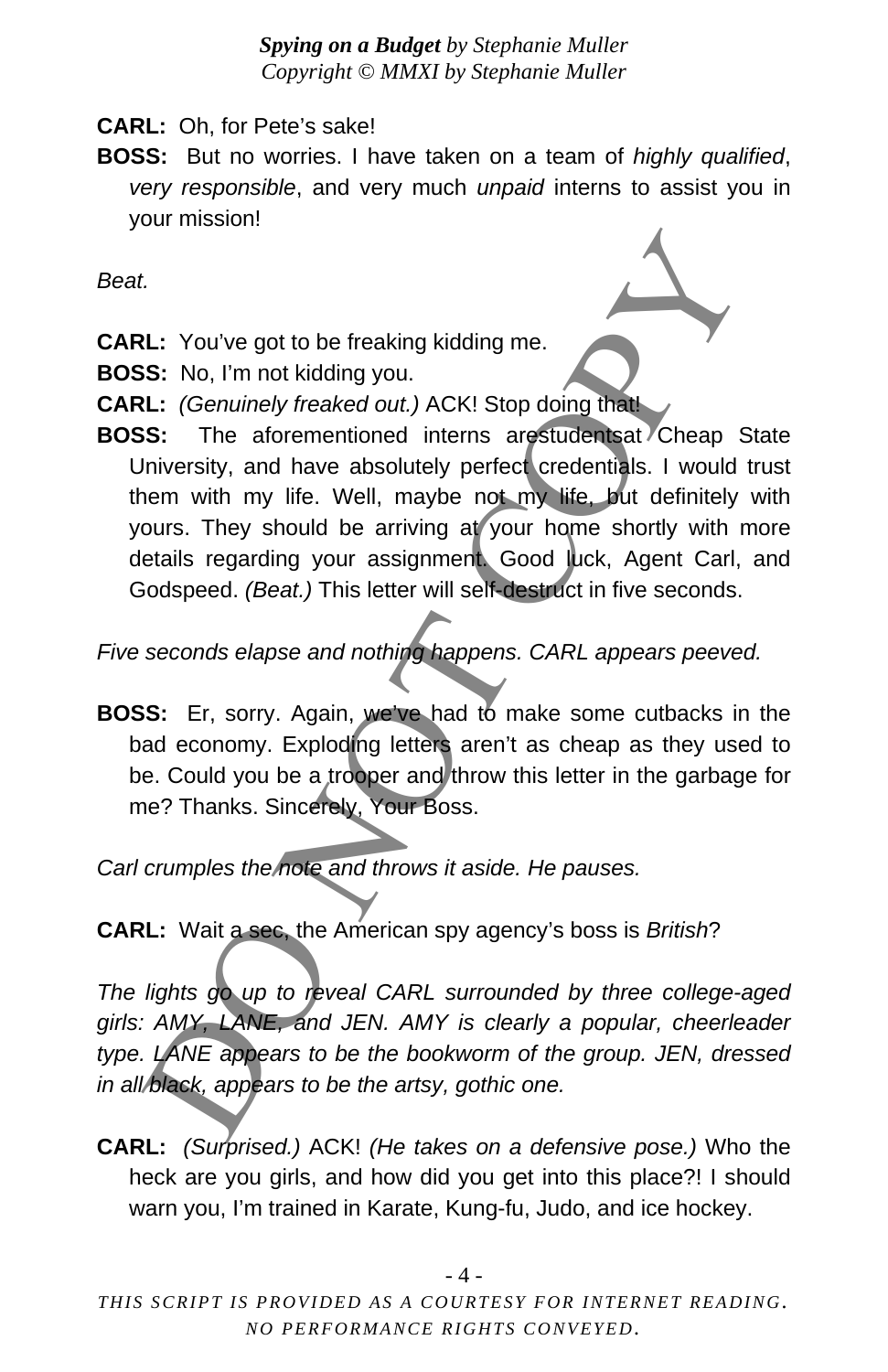- **AMY:** Um, hi? We're, like, the new interns. The Boss sent us. Duh. Oh, and just an FYI? It's not really spy-ish for you to be leaving your door unlocked like that. We totally just walked in, no questions asked. Like, aren't you people supposed to have bear traps rigged in your houses or something?
- **CARL:** Oh, no. No, no, no, no, no. This can't be happening.
- AMY: Anyway, I'm Amy. In case you couldn't tell, *A*'m captain of my college's cheerleading squad and homecoming queen, so feel free to throw me into any social situation! I'll, like, hard-core flirt with that Dr. Death freak and make him forget all about trying to destroy America!
- **LANE:** Yeah! By the by, thanks a bunch for taking us on for the internship, Agent Carl! This sort of real-world experience will look great on my resume when I apply to Harvard medical school in a few years! A 4.0 and perfect MCATat age 19are good, and all, but there's nothing quite like an internship with a group of deadly spies to really STICK IT to all those other Ivy-league applicants! And don't you worry, I'll be an asset to the team, too! I can use my IQ of 567 to trick Dr. Death into walking right into prison, where he belongs! aps rigged in your houses or something?<br>
1.1: Oh, no. No, no, no, no, no. This can't be happening.<br>
1.1: Oh, no. No, no, no, no, no. This can't be happening.<br>
1.1: Anyway, I'm Amy. In case you couldn't tell, *H*m capties i

**JEN:** *(Stoic and deadpan.)* Yeah. And I can write an angsty poem.

**LANE:** What will that do against Dr. Death, Jen?

- **JEN:** Nothing. It'll just be an angsty poem. Because I'm angsty.
- **CARL:** Now hold on just a second, here, ladies. I don't know what the Boss told you, but I am NOT taking a bunch of preppy college girls to infiltrate the hideout of a mass super villain. You'll just get in my way, and we'll all end up getting killed.

**AMY:** B-B-But, like, what about our internship?!

- **CARL:** Go be lifeguards like normal co-eds. I work alone. Now go on! Skedaddle!
- LANE: If my calculations are correct, Agent Carl, I think you'll find that you have to take us with you.
- **CARL:** And why's that? You think I can't function without a preppy cheerleader, a supernerd, and some weird emo thing?

**JEN:** Hey!

**CARL:** Trust me, girls, I have a feeling I'll be fine without a bunch of cheap caricatures shadowing my every move.

#### - 5 -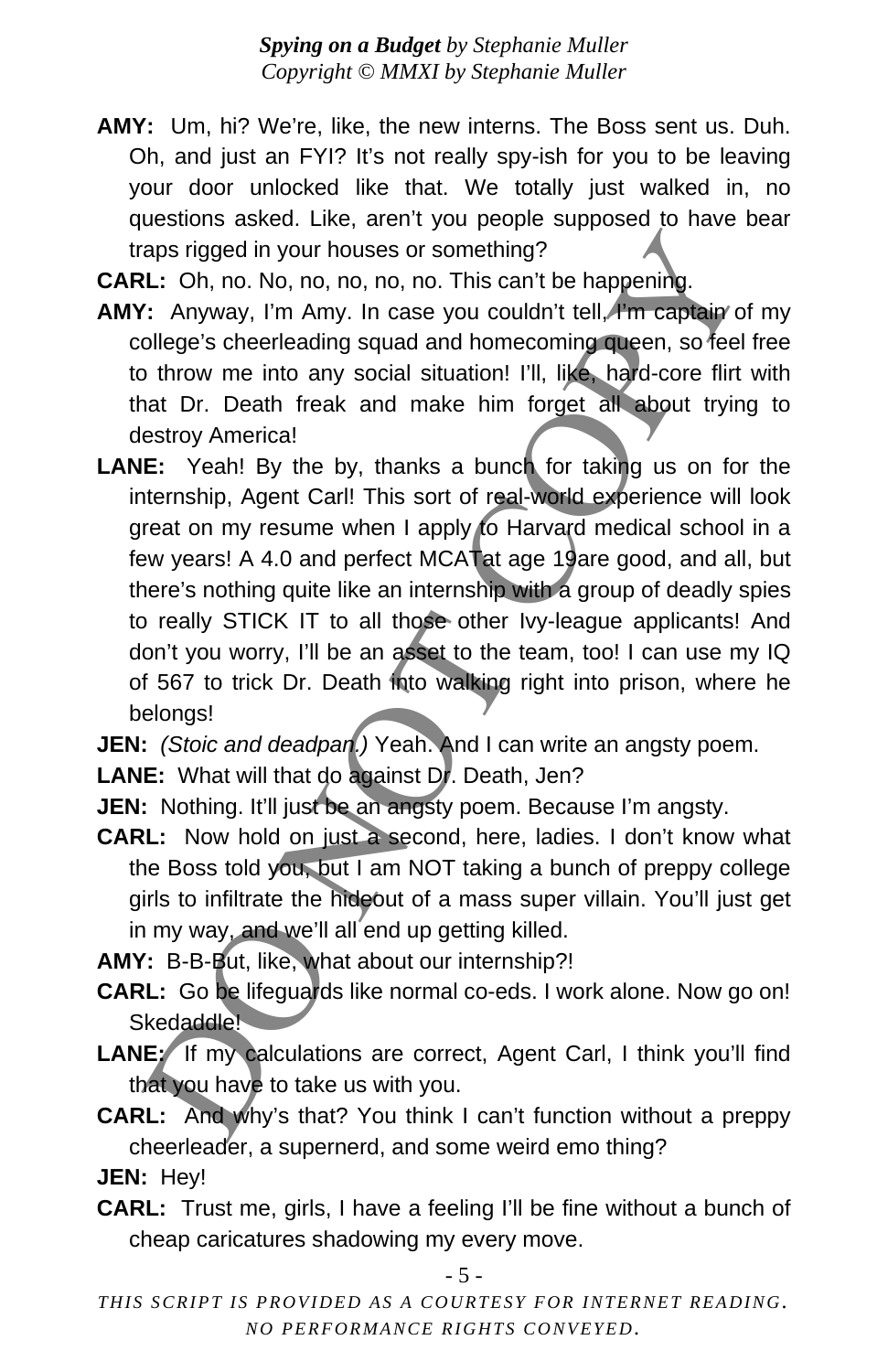- **LANE:** Well, I don't know about that. See, the Boss made sure to tell only us the full details of Dr. Death's evil plot! Remember? You won't exactly get very far without us. I'd say your probability of success would drop about 97 percent.
- **JEN:** Yeah. You'll die without us. Like all the characters in my short stories.
- **CARL:** W-what?! *(To himself.)* Dang it, they're right. The Boss must have planned for this. I don't fully know what Dr. Death is planning, let alone anything about the layout of his hideaway. And I doubt these girls will just come out and tell me. *(The girls start to fiddle with their phones.)* Girls don't do anything for free. *(To the girls.)*  Alright, fine. You can come with me. But you have to promise to do whatever I say, alright? You're all spies, now. This isn't some waitress job. We're dealing with very real, very life-threatening situations here, and—HEY, PUT YOUR PHONES AWAY! : Yeah. You'll die without us. Like all the characters in my stories.<br>Lt: W-what?! (*To himself.*) Dang it, they're right. The Boss<br>ave planned for this. I don't fully know what Dr. Death is plan<br>ave planned for this. I do

*Lights out.* 

*Lights up on DR. DEATH sitting in a chair on stage right and reading a newspaper. She looks up and glares impatiently at her three minions, PHIL, BOB, and BILLY, who are looking rather singed and beaten up.* 

- **DR. DEATH:** "Breaking News: President of the United States saved from Freeze Ray murder plot. Dr. Death's minions foiled by Buttons, the brave St. Bernard puppy." ARE YOU FREAKING KIDDING ME? I don't even know where to start with you buffoons. I should fire you all on the spot! I give you a simple task, ONE SIMPLE TASK, go and kill the president of the most powerful country in the world, and as usual you three manage to SCREW IT UP. How, I ask you, HOW do you numbskulls always seem to find a way to RUIN every evil plot I devise?!
- PHIL: Well, to be fair, Dr. Death, doesn't the captain take some blame for the sinking ship, too?

**DR. DEATH:** What in the bloody heck is that supposed to mean?!

**PHIL:** You know, like, if a math teacher gives a test, and all of his students fail…maybe the teacher wrote too hard a test.

- 6 -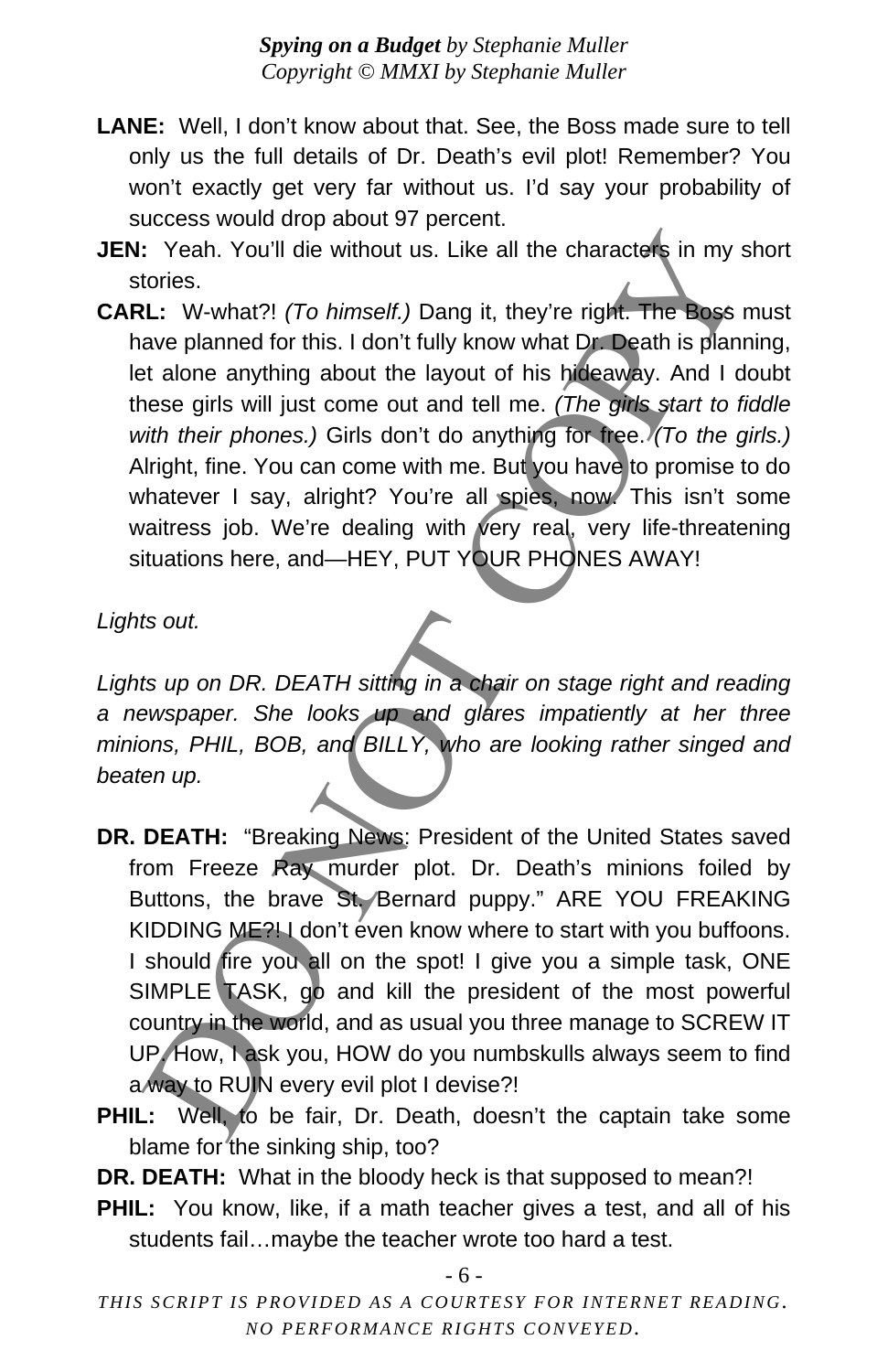- **DR. DEATH:** ONE MORE METAPHOR OUT OF YOU AND YOU DIE.
- **PHIL:** Look, we may have dropped the ball when you asked us to assassinate the president, but couldn't it be that some of the fault in this situation lies right… *(He pokes DR. DEATH'S nose.)* here?
- **DR. DEATH:** EXCUSE ME?!

*She grabs PHIL'S finger and attempts to break it.* 

**BOB:** He didn't mean nothin' by it, boss! Honest!

- **BILLY:** It's just that it's not exactly easy to go out and kill the commander-in-chief, you know? We had to get past the C.I.A, the security cameras, the first lady...it was a real hassle! And we didn't exactly have a lot of instruction on how to do it. You just kind of said "BWA HA HA, GO KILL THE PRESIDENT," and then kicked us out to go do it. We were so tired after trying to sneak into the White House that when we finally GOT to the Oval Office with the freeze ray, the dog caught us completely by surprise. It is situation lies right... (He pokes DR. DEATH'S hose.) he<br>
DEATH: EXCUSE ME?!<br>
grabs PHIL'S finger and attempts to break it.<br>
I: He didn't mean nothin' by it, boss! Honest!<br>
Y: It's just that it's not exactly easy to g
- **BOB:** He was jus' so cute! I had to pet him!

**BILLY:** Little did we know he had a biting habit...

**DR. DEATH:** NO EXCUSES, FOOLS! The president may have escaped the clutches of my freeze ray, but I have an even more sinister plot up my sleeves, a plot so BRILLIANT that even you three idiots, a.k.a the WORST HENCHMEN EVER, can't screw it up.

**BOB:** What is it?

*DR. DEATH pulls out a small, crudely-made device with a large, red button on it.* 

### **DR. DEATH:** THIS! BWA HA HAHAHA!

*CARL, AMY, LANE and JEN slowly sneak onstage. They are crudely via very crudely-made paper bags over their heads. It's pretty dumb. In any case, they are doing a very bad job of spying.*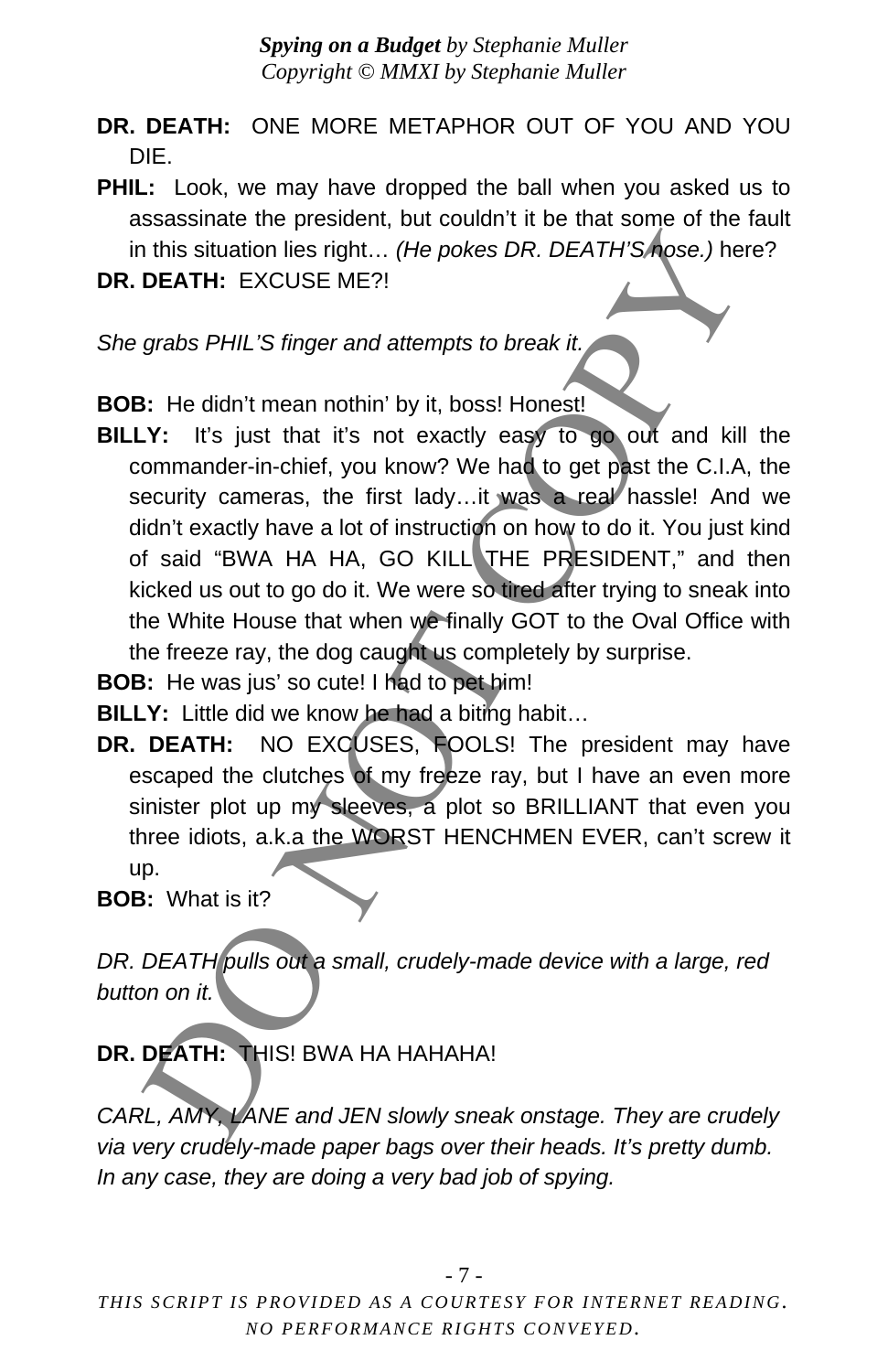- **CARL:** Shh! Don't let them hear us. A spy must become one with his surroundings.
- **AMY:** But, like…how are these stupid bags going to help? I mean…we're kind of behind the bad guys. Like, seriously…RIGHT behind them. Two feet away. How are they not hearing us right now?!
- **CARL:** DON'T QUESTION THE LOGIC, AMY.
- **AMY:** But—
- **CARL:** Shut up and let me spy!
- **DR. DEATH:** This button is the key to the destruction of this country. It is the ultimate doomsday device! One touch of this baby and the entire state of Iowa will go up in flames.
- **CARL:** *(Apathetic, in one breath with no pauses.)* Oh-no-not-Iowa…
- LANE: Hey! That's not very nice of you. We three live there, you know.
- **JEN:** *(Sarcastic.)* Yeah. It's just great.
- **BOB:** Durrr…why Iowa, Dr. Death?
- **DR. DEATH:** I figured it was the state everybody would miss the most.
- **PHIL:** What the heck made you think that? Trust me, I'm from there, and I can tell you that there's nothing but corn and—
- **DR. DEATH:** IN ANY CASE! Once lowa is taken care of, the country will be in such a state of panic that they will bend to my will! I will send a message to the government telling them to send me ten billion dollars! And if they refuse? Well, I'll just make a few more of these babies and blow up state after state! It's brilliant! Brilliant, I say! BWA HA HAHAHAHAHAHA HA!!! ehind them. Two feet away. How are they not hearing us<br>
ow?!<br>
(2. DONT QUESTION THE LOGIC, AMY.<br>
(2. But—<br>
(2. But—<br>
(2. But—<br>
(2. But—<br>
(2. But—<br>
(2. But—<br>
(2. But—<br>
(2. But—<br>
(2. But—<br>
(2. But—<br>
(2. But—<br>
(2. But—<br>
(2. G

*The voice of MRS. DEATH, DR. DEATH's overbearing Brooklyn mother, shouts from offstage.* 

**MRS. DEATH:***(Voice over.)* Madeline Marie Death, what have I told you about laughing maniacally after eight o'clock?!

**DR. DEATH:** Mom! I told you not to call me that when I'm working! **MRS. DEATH:** If I've told you once, I've told you a thousand times! Evil is not a lucrative career path!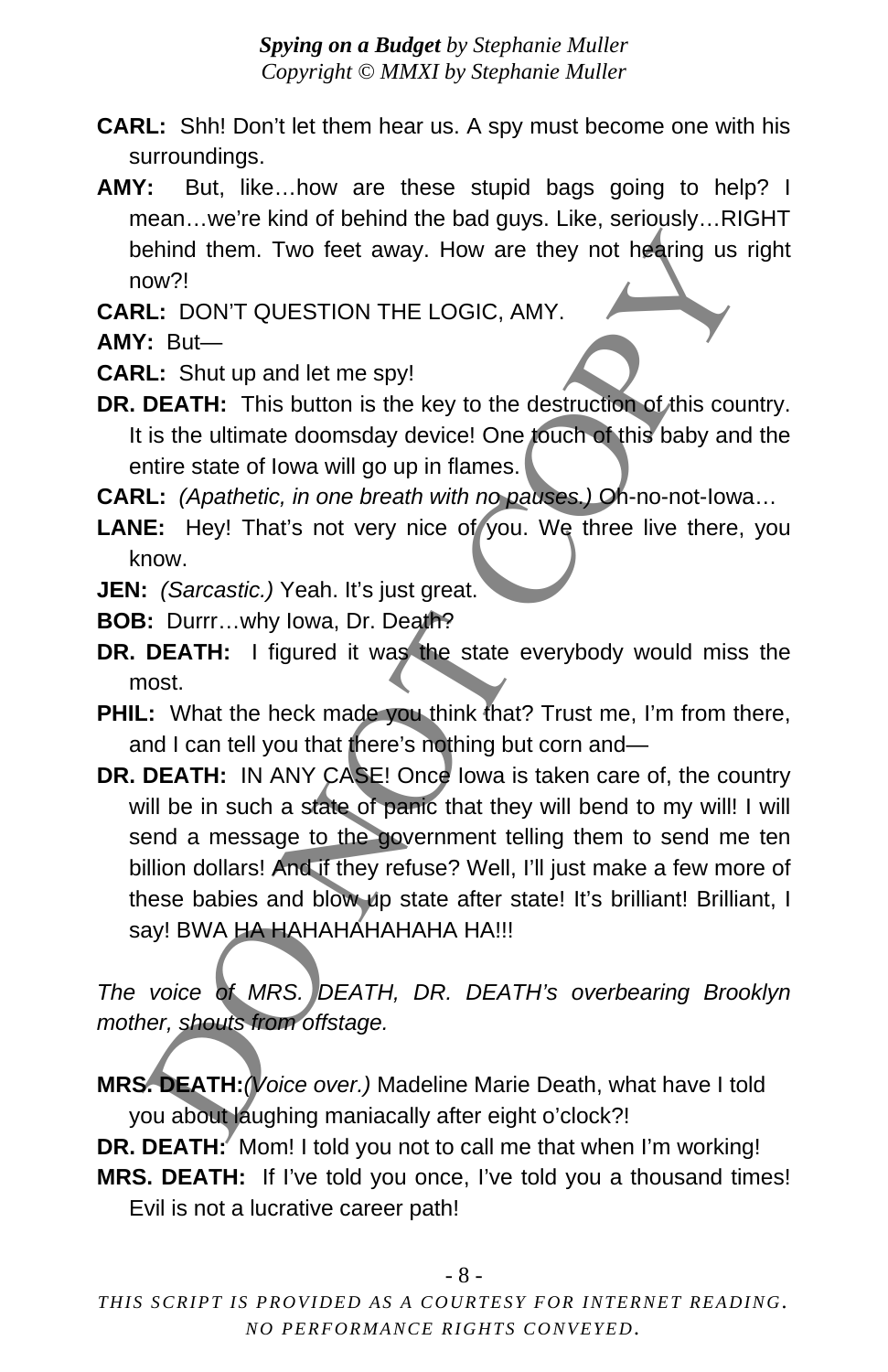- **DR. DEATH:** Not in front of my evil henchmen, Mom, geez! You're making them lose respect for me!
- **MRS. DEATH:** Respect for what? A 30-year-old high school dropout who keeps an evil lair in her mother's basement? Why couldn't you have gone to law school like your brother?
- **DR. DEATH:** Mom, I told you! I had a really cool evil lair off in Manhattan, but the bad economy drove me bankrupt and I had to move home! Seriously, I was really successful!
- **MRS. DEATH:** Sure you did, Madeline. Sure. Did you take out the garbage like I asked you to?
- **DR. DEATH:** Geez. Mom, I'm trying to blow up Iowa right now. I'll take out the trash when I'm done.

*There is an awkward pause as DR. DEATH tries to ignore the sniggers and smirks of PHIL, BOB, and BILLY.* 

- LANE: Poor Dr. Death. Her mom reminds me of my parents when I get an A- on a test.
- **CARL:** Well…all the psychologists say that evil people get their problems from their mothers.
- **JEN:** Mothers are dark cesspools of agony and despair. They make me want to wear black and read about vampires.
- **AMY:** Okay, Jen, you're dark and moody. We GET it.
- **DR. DEATH:** M-moving right along…here's where you three buffoons come in. I've received word that the U.S. government is sending in a team of their top spies to take me down. It will be your job to prevent that from happening. Track them down, capture them, kill them, do whatever you have to do to ensure that the Super-Secret-Spy-Service stays out of my way! ou have gone to law school like your brother?<br>
DEATH: Mom, I told you! I had a really cool eval lair control<br>
Manhatan, but the bad economy drove me bankrupt and the<br>
Manhatan, but the bad conomy drove me bankrupt and the<br>

*CARL jumps out from behind his plant.* 

- **CARL:** You're too late, Dr. Death!
- **DR. DEATH:** W-What?! Oh, you've got to be freaking kidding me! How did you get here so fast?
- **CARL:** What can I say? I'm very efficient.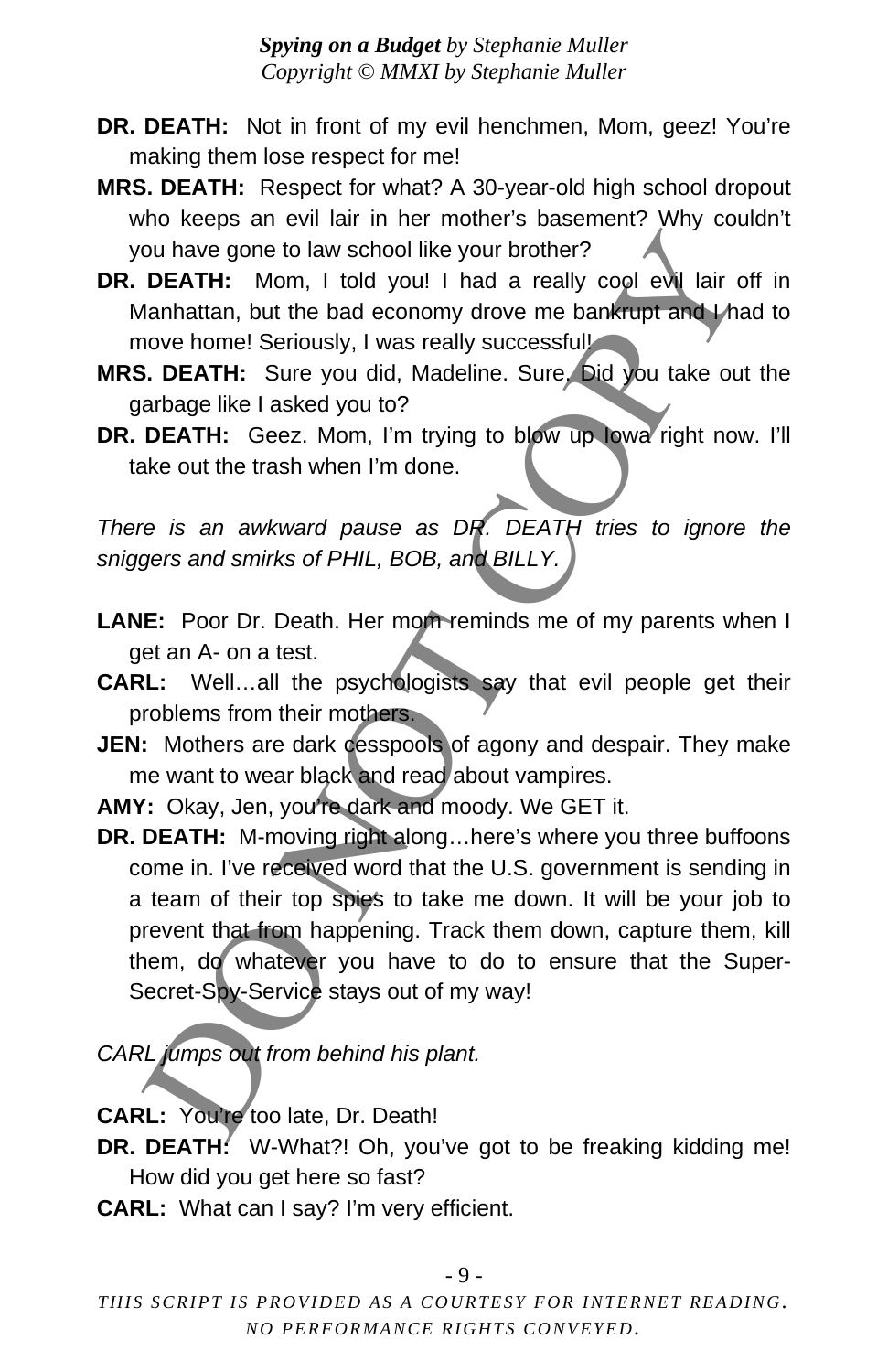- **AMY:** Plus, you're not exactly in a secure location. Your mom kind of just let us in.
- **JEN:** You're a pretty sucky villain.
- **DR. DEATH:** THE DAY I'M MOCKED BY AN EMO—*(She composes herself.)* Never mind. This isn't the first time you pathetic spies have attempted to foil my evil plans! And this time, I've come prepared for anything!
- **LANE:** So, wait, is nobody even going to question the stupid paper bag thing?
- **CARL:** It's called suspension of disbelief, Lane. Have your English professor explain it to you.
- DR. DEATH: You have interfered for the last time, Agent Carl! I'll send you back to the Super Secret Spy Service headquarters in a body-bag! No, scratch that…in a box! Because there's no way I'm spending the extra money sending a body-bag in the mail. Unless you weigh a bunch, because then I'd have to send you in a bunch of separate, smaller boxes to save on the cost of an oversized erself.) Never mind. This isn't the first time you eatheric is<br>ave attempted to foil my evil plans! And this time. I've c<br>repared for anything!<br>E: So, wait, is nobody even going to question the stupid p<br>equation<br>3 thing?<br>B

**CARL:** YEAH. OKAY. I GET IT.

**DR. DEATH:** In any case, my evil henchmen will destroy you in an instant! Henchman #42, rip out his throat!

*Beat. DR. DEATH glares impatiently at BOB. There seems to have been a miscommunication.* 

**BOB:** Er…my name is Bob, boss…

- **DR. DEATH:** *(Whiny and exasperated.)* Guysssss! I thought we went over this! You have to take on numbers instead of names so we don't all get close and develop personal relationships with each other! It's rule #1 in the *Guide to Taking Over the World for Dummies*.
- PHIL: But that doesn't make a lot of sense. If you don't call us by our names, we'll just get confused. Everything will run twice as slowly as it already is.

**DR. DEATH:** Shut up, #56!

**PHIL:** Actually, I'm #65.

**DR. DEATH:** Look, I don't care, just shut up and do your job! **PHIL:** Which is…?

 $-10-$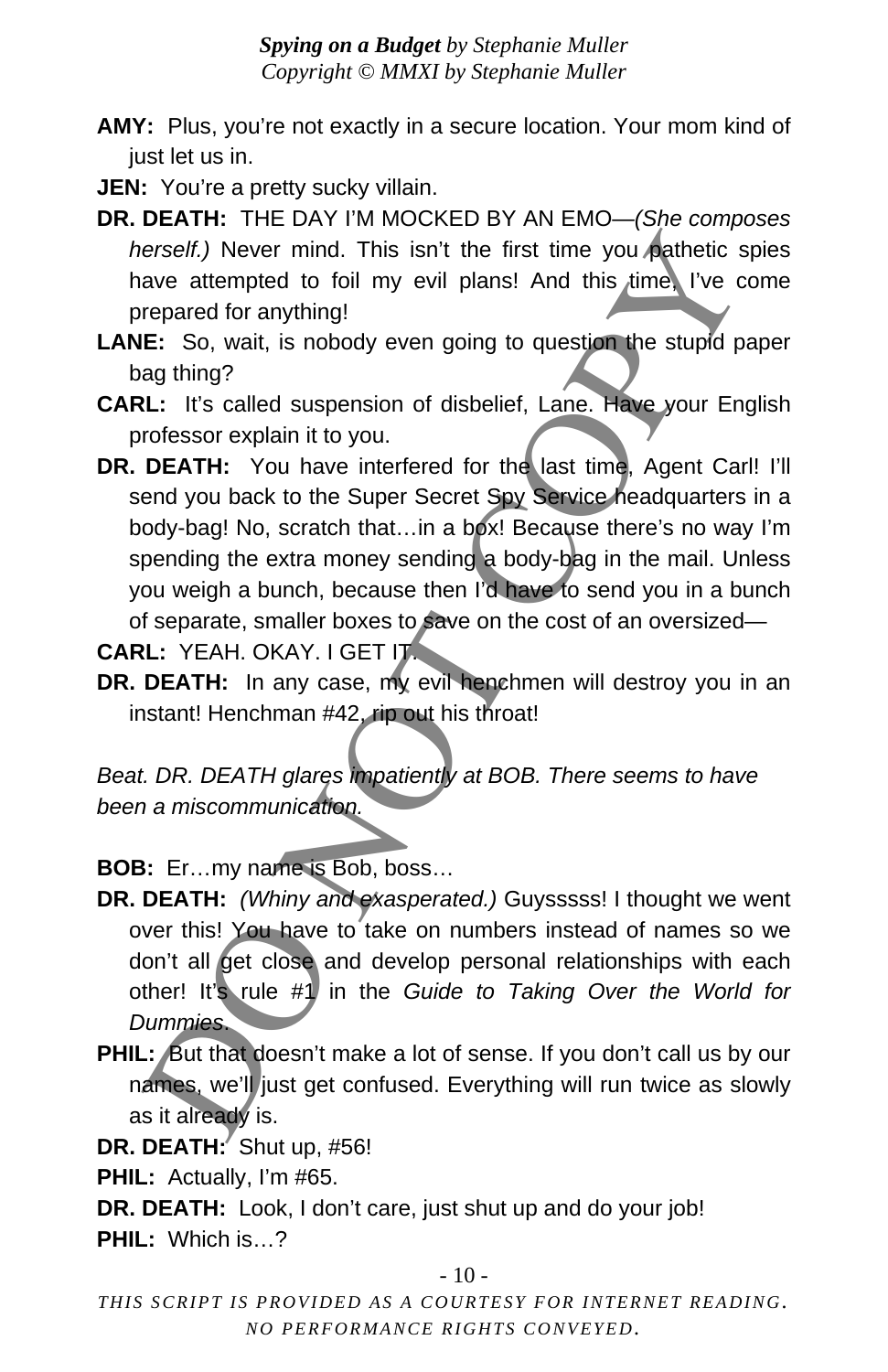**DR. DEATH:** Kill the spies!

**BILLY:** I'll take out the hot girls. You two focus on the old man. **CARL:** I'm not old…

*A silly, over-the-top fight scene takes place. CARL easily kung-fu's PHIL and BOB into submission. Meanwhile, BILLY is thwarted by the*  intern girls. The end result should be DR. DEATH and CARL glaring *at each other from opposite ends of the stage, with the intern girls atop a tackled BILLY downstage center. PHIL and BOB are kneeling at CARL'S feet.*  Ily, over-the-top fight scene takes place. CARL easily kung<br>
and BOB into submission. Meanwhile, BILLY is thwarted by<br>
and BOB into submission. Meanwhile, BILLY is thwarted by<br>
an girls. The end result should be DR. DEATH

**DR. DEATH:** Darn it! You buffoons can't do anything right, can you?! **CARL:** HA! Nice work, girls. I've got to say, I'm impressed.

- LANE: Don't mess with Cheap State, baby!
- **BILLY:** *(Breathless and injured.)* W-Wait a minute...did you sayCheap State?
- **LANE:** Yeah. We're Iowa girls!
- **BILLY:** No way. I totally went there a few years back!

**AMY:** Like, no way!

- **PHIL:** *(Also injured.)* Yeah…we all did. In fact, that's how we all ended up working here together. We were all graduating theatre majors and looking for some work experience, so CSU put us in touch with this awesome internship committee and—
- **AMY:** No. Way. You guys are interns, too?!
- **BOB:** Not anymore. We started out that way…
- **PHIL:** But then the bad economy hit, and Dr. Death over here had to fire most of his best henchmen.
- **BOB:** Now we work for minimum wage. It's pretty dull, but way better than flipping burgers.
- **CARL:** *(To DR. DEATH.)* Seriously? You got stuck with a bunch of greasy twenty-somethings, too?
- **DR. DEATH:** Yes, and it's absolutely terrible. The recession has ruined everything! I've lost my secret lair, my bloodthirsty henchmen, my room at the Ritz! Frankly, I'm not even sure that this stupid button thing will even work.

*He presses the red button.*